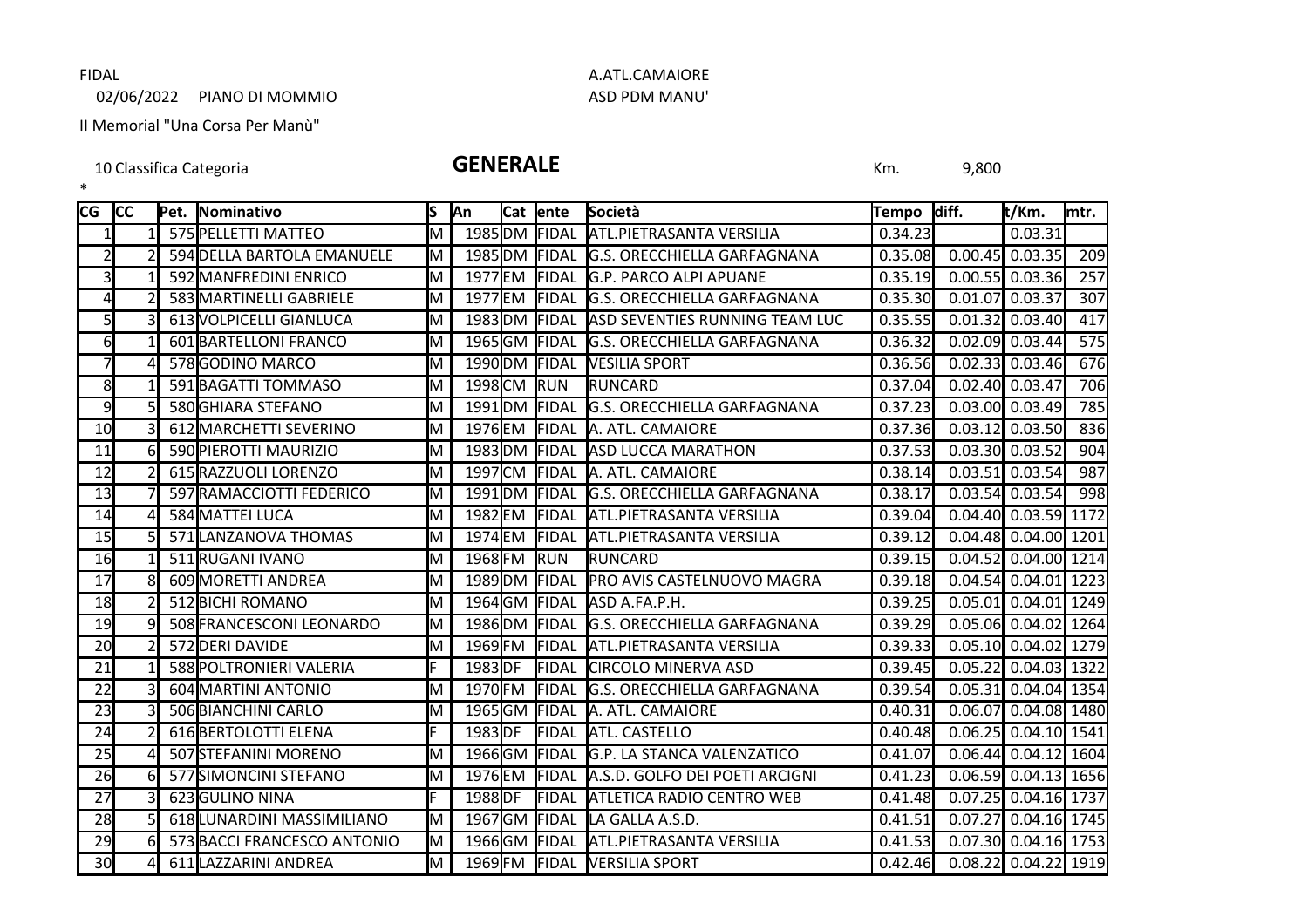| $\overline{32}$<br>M<br>1957 IM<br>0.09.51 0.04.31 2182<br>1 <sup>1</sup><br>520 PANNOCCHIA GINO<br><b>IFIDAL</b><br><b>G.S. ORECCHIELLA GARFAGNANA</b><br>0.44.14<br>33<br>M<br>1974 EM<br><b>UISP</b><br>0.10.17 0.04.34 2256<br>620 DEL GIUDICE DAVIDE<br><b>GAS RUNNERS MASSA</b><br>0.44.40<br>34<br>$0.10.19$ 0.04.34 2262<br>589 ZAMBONI ROBERTO<br>м<br>1987 <sub>DM</sub><br>FIDAL<br><b>CIRCOLO MINERVA ASD</b><br>10I<br>0.44.43<br>35<br>F<br>1969FF<br>0.10.48 0.04.37 2343<br>1 <sup>1</sup><br>596 CRISTIANINI FLAVIA<br>FIDAL<br>G.P. PARCO ALPI APUANE<br>0.45.12<br>36<br>0.10.51 0.04.37 2351<br>8<br>517 MORI MATTEO<br>M<br>1979EM<br><b>IFIDAL</b><br>G.S. ORECCHIELLA GARFAGNANA<br>0.45.15<br>37<br>M<br>$0.11.10$ 0.04.39 2401<br>606GALLETTI LORENZO<br>1994 CM<br>FIDAL<br>A. ATL. CAMAIORE<br>0.45.33<br>31<br>38<br>M<br>1962 HM<br><b>PRO AVIS CASTELNUOVO MAGRA</b><br>$0.04.44$ 2528<br>513 MANSI MARCO<br><b>FIDAL</b><br>0.46.21<br>0.11.57<br>39<br>595 NERI CARLA<br>F<br>1971FF<br><b>G.S. ORECCHIELLA GARFAGNANA</b><br>0.12.05<br>$0.04.45$ 2549<br>IFIDAL<br>0.46.29<br>40<br>608 MATTEUCCI LORENZO<br>lм<br>1995 CM<br>0.12.08 0.04.45 2556<br>4<br>FIDAL<br>G.S. ORECCHIELLA GARFAGNANA<br>0.46.31<br>lм<br>1994 CM<br>0.13.00 0.04.50 2687<br>41<br>5 <sub>l</sub><br>586 RAFFAELLI FRANCESCO<br>FIDAL<br>A. ATL. CAMAIORE<br>0.47.23<br>42<br>8<br>614 BULGARESI RICCARDO<br>lм<br>1964GM<br><b>UISP</b><br>SPEZIA MARATHON<br>$0.12.03$ 0.04.44 2542<br>0.46.26<br>43<br>lм<br>1977EM<br>0.12.58 0.04.50 2682<br>9<br>607 DA PRATO MICHELE<br>FIDAL<br>A. ATL. CAMAIORE<br>0.47.21<br>5 <sup>1</sup><br>44<br>lм<br>0.14.00 0.04.56 2834<br>576 BANCAROTTA MARCELLO<br>1971 FM<br><b>IFIDAL</b><br><b>G.S. ORECCHIELLA GARFAGNANA</b><br>0.48.23<br>F<br>45<br>0.14.02 0.04.56 2839<br>$1\vert$<br>514 FARINA ANTONELLA<br>1967GF<br>FIDAL<br><b>PRO AVIS CASTELNUOVO MAGRA</b><br>0.48.25<br>46<br>2<br>622 TONI SILVIO<br>lм<br>1955 IM<br>$0.14.53$ 0.05.02<br><b>IFIDAL</b><br>IG.S. ORECCHIELLA GARFAGNANA<br>0.49.16<br>47<br>F<br>1986 DF<br>0.15.02 0.05.03 2980<br>516 MORICONI ELEONORA<br>FIDAL<br>G.S. ORECCHIELLA GARFAGNANA<br>0.49.25<br>4<br>48<br>lм<br><b>UISP</b><br>0.15.35 0.05.06 3055<br>10 <sup>l</sup><br>619 NARDI RICCARDO<br>1975 EM<br><b>GAS RUNNERS MASSA</b><br>0.49.58<br>49<br>509 FONTANA RAFFAELE<br>lм<br>1977EM<br>FIDAL<br>A. ATL. CAMAIORE<br>0.15.59 0.05.08 3109<br>11<br>0.50.22<br>50<br>$0.16.24$ 0.05.11 3164<br>9<br>621 ANGELI LUIGI<br>M<br>1965GM<br><b>IFIDAL</b><br>G.S. ORECCHIELLA GARFAGNANA<br>0.50.47<br>$\overline{51}$<br>503 GALLIONE ROBERTO<br>M<br>1962 HM<br><b>AICS</b><br>MELE MARCE<br>0.17.49 0.05.20 3344<br>0.52.12<br>52<br>3<br>1957 IM<br>0.17.57<br>$0.05.20$ 3360<br>585 GIORGI ROBERTO<br>M<br><b>FIDAL</b><br><b>ATL.PIETRASANTA VERSILIA</b><br>0.52.20<br>53<br>0.20.59 0.05.39 3713<br>602 VANNINI LUIGI<br>M<br>1944LM<br>FIDAL<br><b>ATL. CASONE NOCETO</b><br>0.55.22<br>$0.05.39$ 3715<br>54<br>519 FRANCINI GUGLIELMO<br>M<br>1967GM<br><b>FIDAL</b><br>A. ATL. CAMAIORE<br>0.55.23<br>0.21.00<br>10I<br>55<br>1972FF<br>F.<br>A. ATL. CAMAIORE<br>0.22.19<br>0.05.47<br>3<br>504 AGOSTINI SIMONA<br>FIDAL<br>0.56.42<br>56<br>61<br>617 PEZZINI ROBERTO<br>м<br>1968 FM<br>IRUN<br>IRUNCARD<br>0.56.48<br>0.22.25<br>0.05.48<br>57<br>5 <sup>1</sup><br>582 CELLAI SILVIA<br>1991 <b>IDF</b><br><b>FIDAL</b><br><b>POLISPORTIVA ELLERA ASD</b><br>0.57.05<br>$0.22.42$ 0.05.49<br>58<br>1965GM<br>0.23.35 0.05.55 3986<br>11<br>593 CRISTOFANI MASSIMO<br>M<br>IFIDAL<br><b>IVALDISERCHIO RUNNING TEAM</b><br>0.57.58<br>59<br>603 BENEDETTI DAVIDE<br>M<br>1967GM<br>A. ATL. CAMAIORE<br>0.24.00 0.05.57 4027<br>12<br><b>FIDAL</b><br>0.58.23<br>60<br>M<br>1957IM<br><b>PRO AVIS CASTELNUOVO MAGRA</b><br>$\overline{4}$<br>610 BALDINI MASSIMO<br>FIDAL<br>0.59.35<br>0.25.12<br>$0.06.05$ 4144<br>M<br>61<br>$6 \mid$<br>587 VITALI MATTEO<br>1995CM<br>$0.06.06$ 4163<br><b>IFIDAL</b><br>A. ATL. CAMAIORE<br>0.59.47<br>0.25.24<br>62<br>5<br>M<br>1957 IM<br>501 SCARPELLINI VITTORIO<br>FIDAL<br>A. ATL. CAMAIORE<br>0.26.09<br>0.06.11<br>1.00.32<br>63<br>500 CARDELLI MAURIZIO<br>M<br>1952LM<br>A.S.C.D. SILVANO FEDI<br>0.26.11<br>0.06.11<br>FIDAL<br>1.00.34<br>F.<br>1960 HF<br>FIDAL A.S.C.D. SILVANO FEDI<br>64<br>505 DE MASI MARIA<br>1.02.20<br>0.27.57<br>0.06.22<br>$\mathbf{1}$<br>1951LM<br>65<br>3<br>515 RAVERA ADRIANO<br>M<br>FIDAL<br>A.S.D. GOLFO DEI POETI ARCIGNI<br>1.02.22<br>0.27.59<br>0.06.22 | 31 | 71 | 574 MUTTI MARIO | M |  | 1964 GM FIDAL ATL.PIETRASANTA VERSILIA | 0.43.12 | $0.08.49$ 0.04.25 1999 |      |
|-------------------------------------------------------------------------------------------------------------------------------------------------------------------------------------------------------------------------------------------------------------------------------------------------------------------------------------------------------------------------------------------------------------------------------------------------------------------------------------------------------------------------------------------------------------------------------------------------------------------------------------------------------------------------------------------------------------------------------------------------------------------------------------------------------------------------------------------------------------------------------------------------------------------------------------------------------------------------------------------------------------------------------------------------------------------------------------------------------------------------------------------------------------------------------------------------------------------------------------------------------------------------------------------------------------------------------------------------------------------------------------------------------------------------------------------------------------------------------------------------------------------------------------------------------------------------------------------------------------------------------------------------------------------------------------------------------------------------------------------------------------------------------------------------------------------------------------------------------------------------------------------------------------------------------------------------------------------------------------------------------------------------------------------------------------------------------------------------------------------------------------------------------------------------------------------------------------------------------------------------------------------------------------------------------------------------------------------------------------------------------------------------------------------------------------------------------------------------------------------------------------------------------------------------------------------------------------------------------------------------------------------------------------------------------------------------------------------------------------------------------------------------------------------------------------------------------------------------------------------------------------------------------------------------------------------------------------------------------------------------------------------------------------------------------------------------------------------------------------------------------------------------------------------------------------------------------------------------------------------------------------------------------------------------------------------------------------------------------------------------------------------------------------------------------------------------------------------------------------------------------------------------------------------------------------------------------------------------------------------------------------------------------------------------------------------------------------------------------------------------------------------------------------------------------------------------------------------------------------------------------------------------------------------------------------------------------------------------------------------------------------------------------------------------------------------------------------------------------------------------------------------------------------------------------------------------------------------------------------------------------------------------------------------------------------------------------------------------------------------------------------------------------------------------------------------------------------------------------------------------------------------------------------------------------------------------|----|----|-----------------|---|--|----------------------------------------|---------|------------------------|------|
|                                                                                                                                                                                                                                                                                                                                                                                                                                                                                                                                                                                                                                                                                                                                                                                                                                                                                                                                                                                                                                                                                                                                                                                                                                                                                                                                                                                                                                                                                                                                                                                                                                                                                                                                                                                                                                                                                                                                                                                                                                                                                                                                                                                                                                                                                                                                                                                                                                                                                                                                                                                                                                                                                                                                                                                                                                                                                                                                                                                                                                                                                                                                                                                                                                                                                                                                                                                                                                                                                                                                                                                                                                                                                                                                                                                                                                                                                                                                                                                                                                                                                                                                                                                                                                                                                                                                                                                                                                                                                                                                                                         |    |    |                 |   |  |                                        |         |                        |      |
|                                                                                                                                                                                                                                                                                                                                                                                                                                                                                                                                                                                                                                                                                                                                                                                                                                                                                                                                                                                                                                                                                                                                                                                                                                                                                                                                                                                                                                                                                                                                                                                                                                                                                                                                                                                                                                                                                                                                                                                                                                                                                                                                                                                                                                                                                                                                                                                                                                                                                                                                                                                                                                                                                                                                                                                                                                                                                                                                                                                                                                                                                                                                                                                                                                                                                                                                                                                                                                                                                                                                                                                                                                                                                                                                                                                                                                                                                                                                                                                                                                                                                                                                                                                                                                                                                                                                                                                                                                                                                                                                                                         |    |    |                 |   |  |                                        |         |                        |      |
|                                                                                                                                                                                                                                                                                                                                                                                                                                                                                                                                                                                                                                                                                                                                                                                                                                                                                                                                                                                                                                                                                                                                                                                                                                                                                                                                                                                                                                                                                                                                                                                                                                                                                                                                                                                                                                                                                                                                                                                                                                                                                                                                                                                                                                                                                                                                                                                                                                                                                                                                                                                                                                                                                                                                                                                                                                                                                                                                                                                                                                                                                                                                                                                                                                                                                                                                                                                                                                                                                                                                                                                                                                                                                                                                                                                                                                                                                                                                                                                                                                                                                                                                                                                                                                                                                                                                                                                                                                                                                                                                                                         |    |    |                 |   |  |                                        |         |                        |      |
|                                                                                                                                                                                                                                                                                                                                                                                                                                                                                                                                                                                                                                                                                                                                                                                                                                                                                                                                                                                                                                                                                                                                                                                                                                                                                                                                                                                                                                                                                                                                                                                                                                                                                                                                                                                                                                                                                                                                                                                                                                                                                                                                                                                                                                                                                                                                                                                                                                                                                                                                                                                                                                                                                                                                                                                                                                                                                                                                                                                                                                                                                                                                                                                                                                                                                                                                                                                                                                                                                                                                                                                                                                                                                                                                                                                                                                                                                                                                                                                                                                                                                                                                                                                                                                                                                                                                                                                                                                                                                                                                                                         |    |    |                 |   |  |                                        |         |                        |      |
|                                                                                                                                                                                                                                                                                                                                                                                                                                                                                                                                                                                                                                                                                                                                                                                                                                                                                                                                                                                                                                                                                                                                                                                                                                                                                                                                                                                                                                                                                                                                                                                                                                                                                                                                                                                                                                                                                                                                                                                                                                                                                                                                                                                                                                                                                                                                                                                                                                                                                                                                                                                                                                                                                                                                                                                                                                                                                                                                                                                                                                                                                                                                                                                                                                                                                                                                                                                                                                                                                                                                                                                                                                                                                                                                                                                                                                                                                                                                                                                                                                                                                                                                                                                                                                                                                                                                                                                                                                                                                                                                                                         |    |    |                 |   |  |                                        |         |                        |      |
|                                                                                                                                                                                                                                                                                                                                                                                                                                                                                                                                                                                                                                                                                                                                                                                                                                                                                                                                                                                                                                                                                                                                                                                                                                                                                                                                                                                                                                                                                                                                                                                                                                                                                                                                                                                                                                                                                                                                                                                                                                                                                                                                                                                                                                                                                                                                                                                                                                                                                                                                                                                                                                                                                                                                                                                                                                                                                                                                                                                                                                                                                                                                                                                                                                                                                                                                                                                                                                                                                                                                                                                                                                                                                                                                                                                                                                                                                                                                                                                                                                                                                                                                                                                                                                                                                                                                                                                                                                                                                                                                                                         |    |    |                 |   |  |                                        |         |                        |      |
|                                                                                                                                                                                                                                                                                                                                                                                                                                                                                                                                                                                                                                                                                                                                                                                                                                                                                                                                                                                                                                                                                                                                                                                                                                                                                                                                                                                                                                                                                                                                                                                                                                                                                                                                                                                                                                                                                                                                                                                                                                                                                                                                                                                                                                                                                                                                                                                                                                                                                                                                                                                                                                                                                                                                                                                                                                                                                                                                                                                                                                                                                                                                                                                                                                                                                                                                                                                                                                                                                                                                                                                                                                                                                                                                                                                                                                                                                                                                                                                                                                                                                                                                                                                                                                                                                                                                                                                                                                                                                                                                                                         |    |    |                 |   |  |                                        |         |                        |      |
|                                                                                                                                                                                                                                                                                                                                                                                                                                                                                                                                                                                                                                                                                                                                                                                                                                                                                                                                                                                                                                                                                                                                                                                                                                                                                                                                                                                                                                                                                                                                                                                                                                                                                                                                                                                                                                                                                                                                                                                                                                                                                                                                                                                                                                                                                                                                                                                                                                                                                                                                                                                                                                                                                                                                                                                                                                                                                                                                                                                                                                                                                                                                                                                                                                                                                                                                                                                                                                                                                                                                                                                                                                                                                                                                                                                                                                                                                                                                                                                                                                                                                                                                                                                                                                                                                                                                                                                                                                                                                                                                                                         |    |    |                 |   |  |                                        |         |                        |      |
|                                                                                                                                                                                                                                                                                                                                                                                                                                                                                                                                                                                                                                                                                                                                                                                                                                                                                                                                                                                                                                                                                                                                                                                                                                                                                                                                                                                                                                                                                                                                                                                                                                                                                                                                                                                                                                                                                                                                                                                                                                                                                                                                                                                                                                                                                                                                                                                                                                                                                                                                                                                                                                                                                                                                                                                                                                                                                                                                                                                                                                                                                                                                                                                                                                                                                                                                                                                                                                                                                                                                                                                                                                                                                                                                                                                                                                                                                                                                                                                                                                                                                                                                                                                                                                                                                                                                                                                                                                                                                                                                                                         |    |    |                 |   |  |                                        |         |                        |      |
|                                                                                                                                                                                                                                                                                                                                                                                                                                                                                                                                                                                                                                                                                                                                                                                                                                                                                                                                                                                                                                                                                                                                                                                                                                                                                                                                                                                                                                                                                                                                                                                                                                                                                                                                                                                                                                                                                                                                                                                                                                                                                                                                                                                                                                                                                                                                                                                                                                                                                                                                                                                                                                                                                                                                                                                                                                                                                                                                                                                                                                                                                                                                                                                                                                                                                                                                                                                                                                                                                                                                                                                                                                                                                                                                                                                                                                                                                                                                                                                                                                                                                                                                                                                                                                                                                                                                                                                                                                                                                                                                                                         |    |    |                 |   |  |                                        |         |                        |      |
|                                                                                                                                                                                                                                                                                                                                                                                                                                                                                                                                                                                                                                                                                                                                                                                                                                                                                                                                                                                                                                                                                                                                                                                                                                                                                                                                                                                                                                                                                                                                                                                                                                                                                                                                                                                                                                                                                                                                                                                                                                                                                                                                                                                                                                                                                                                                                                                                                                                                                                                                                                                                                                                                                                                                                                                                                                                                                                                                                                                                                                                                                                                                                                                                                                                                                                                                                                                                                                                                                                                                                                                                                                                                                                                                                                                                                                                                                                                                                                                                                                                                                                                                                                                                                                                                                                                                                                                                                                                                                                                                                                         |    |    |                 |   |  |                                        |         |                        |      |
|                                                                                                                                                                                                                                                                                                                                                                                                                                                                                                                                                                                                                                                                                                                                                                                                                                                                                                                                                                                                                                                                                                                                                                                                                                                                                                                                                                                                                                                                                                                                                                                                                                                                                                                                                                                                                                                                                                                                                                                                                                                                                                                                                                                                                                                                                                                                                                                                                                                                                                                                                                                                                                                                                                                                                                                                                                                                                                                                                                                                                                                                                                                                                                                                                                                                                                                                                                                                                                                                                                                                                                                                                                                                                                                                                                                                                                                                                                                                                                                                                                                                                                                                                                                                                                                                                                                                                                                                                                                                                                                                                                         |    |    |                 |   |  |                                        |         |                        |      |
|                                                                                                                                                                                                                                                                                                                                                                                                                                                                                                                                                                                                                                                                                                                                                                                                                                                                                                                                                                                                                                                                                                                                                                                                                                                                                                                                                                                                                                                                                                                                                                                                                                                                                                                                                                                                                                                                                                                                                                                                                                                                                                                                                                                                                                                                                                                                                                                                                                                                                                                                                                                                                                                                                                                                                                                                                                                                                                                                                                                                                                                                                                                                                                                                                                                                                                                                                                                                                                                                                                                                                                                                                                                                                                                                                                                                                                                                                                                                                                                                                                                                                                                                                                                                                                                                                                                                                                                                                                                                                                                                                                         |    |    |                 |   |  |                                        |         |                        |      |
|                                                                                                                                                                                                                                                                                                                                                                                                                                                                                                                                                                                                                                                                                                                                                                                                                                                                                                                                                                                                                                                                                                                                                                                                                                                                                                                                                                                                                                                                                                                                                                                                                                                                                                                                                                                                                                                                                                                                                                                                                                                                                                                                                                                                                                                                                                                                                                                                                                                                                                                                                                                                                                                                                                                                                                                                                                                                                                                                                                                                                                                                                                                                                                                                                                                                                                                                                                                                                                                                                                                                                                                                                                                                                                                                                                                                                                                                                                                                                                                                                                                                                                                                                                                                                                                                                                                                                                                                                                                                                                                                                                         |    |    |                 |   |  |                                        |         |                        |      |
|                                                                                                                                                                                                                                                                                                                                                                                                                                                                                                                                                                                                                                                                                                                                                                                                                                                                                                                                                                                                                                                                                                                                                                                                                                                                                                                                                                                                                                                                                                                                                                                                                                                                                                                                                                                                                                                                                                                                                                                                                                                                                                                                                                                                                                                                                                                                                                                                                                                                                                                                                                                                                                                                                                                                                                                                                                                                                                                                                                                                                                                                                                                                                                                                                                                                                                                                                                                                                                                                                                                                                                                                                                                                                                                                                                                                                                                                                                                                                                                                                                                                                                                                                                                                                                                                                                                                                                                                                                                                                                                                                                         |    |    |                 |   |  |                                        |         |                        | 2959 |
|                                                                                                                                                                                                                                                                                                                                                                                                                                                                                                                                                                                                                                                                                                                                                                                                                                                                                                                                                                                                                                                                                                                                                                                                                                                                                                                                                                                                                                                                                                                                                                                                                                                                                                                                                                                                                                                                                                                                                                                                                                                                                                                                                                                                                                                                                                                                                                                                                                                                                                                                                                                                                                                                                                                                                                                                                                                                                                                                                                                                                                                                                                                                                                                                                                                                                                                                                                                                                                                                                                                                                                                                                                                                                                                                                                                                                                                                                                                                                                                                                                                                                                                                                                                                                                                                                                                                                                                                                                                                                                                                                                         |    |    |                 |   |  |                                        |         |                        |      |
|                                                                                                                                                                                                                                                                                                                                                                                                                                                                                                                                                                                                                                                                                                                                                                                                                                                                                                                                                                                                                                                                                                                                                                                                                                                                                                                                                                                                                                                                                                                                                                                                                                                                                                                                                                                                                                                                                                                                                                                                                                                                                                                                                                                                                                                                                                                                                                                                                                                                                                                                                                                                                                                                                                                                                                                                                                                                                                                                                                                                                                                                                                                                                                                                                                                                                                                                                                                                                                                                                                                                                                                                                                                                                                                                                                                                                                                                                                                                                                                                                                                                                                                                                                                                                                                                                                                                                                                                                                                                                                                                                                         |    |    |                 |   |  |                                        |         |                        |      |
|                                                                                                                                                                                                                                                                                                                                                                                                                                                                                                                                                                                                                                                                                                                                                                                                                                                                                                                                                                                                                                                                                                                                                                                                                                                                                                                                                                                                                                                                                                                                                                                                                                                                                                                                                                                                                                                                                                                                                                                                                                                                                                                                                                                                                                                                                                                                                                                                                                                                                                                                                                                                                                                                                                                                                                                                                                                                                                                                                                                                                                                                                                                                                                                                                                                                                                                                                                                                                                                                                                                                                                                                                                                                                                                                                                                                                                                                                                                                                                                                                                                                                                                                                                                                                                                                                                                                                                                                                                                                                                                                                                         |    |    |                 |   |  |                                        |         |                        |      |
|                                                                                                                                                                                                                                                                                                                                                                                                                                                                                                                                                                                                                                                                                                                                                                                                                                                                                                                                                                                                                                                                                                                                                                                                                                                                                                                                                                                                                                                                                                                                                                                                                                                                                                                                                                                                                                                                                                                                                                                                                                                                                                                                                                                                                                                                                                                                                                                                                                                                                                                                                                                                                                                                                                                                                                                                                                                                                                                                                                                                                                                                                                                                                                                                                                                                                                                                                                                                                                                                                                                                                                                                                                                                                                                                                                                                                                                                                                                                                                                                                                                                                                                                                                                                                                                                                                                                                                                                                                                                                                                                                                         |    |    |                 |   |  |                                        |         |                        |      |
|                                                                                                                                                                                                                                                                                                                                                                                                                                                                                                                                                                                                                                                                                                                                                                                                                                                                                                                                                                                                                                                                                                                                                                                                                                                                                                                                                                                                                                                                                                                                                                                                                                                                                                                                                                                                                                                                                                                                                                                                                                                                                                                                                                                                                                                                                                                                                                                                                                                                                                                                                                                                                                                                                                                                                                                                                                                                                                                                                                                                                                                                                                                                                                                                                                                                                                                                                                                                                                                                                                                                                                                                                                                                                                                                                                                                                                                                                                                                                                                                                                                                                                                                                                                                                                                                                                                                                                                                                                                                                                                                                                         |    |    |                 |   |  |                                        |         |                        |      |
|                                                                                                                                                                                                                                                                                                                                                                                                                                                                                                                                                                                                                                                                                                                                                                                                                                                                                                                                                                                                                                                                                                                                                                                                                                                                                                                                                                                                                                                                                                                                                                                                                                                                                                                                                                                                                                                                                                                                                                                                                                                                                                                                                                                                                                                                                                                                                                                                                                                                                                                                                                                                                                                                                                                                                                                                                                                                                                                                                                                                                                                                                                                                                                                                                                                                                                                                                                                                                                                                                                                                                                                                                                                                                                                                                                                                                                                                                                                                                                                                                                                                                                                                                                                                                                                                                                                                                                                                                                                                                                                                                                         |    |    |                 |   |  |                                        |         |                        |      |
|                                                                                                                                                                                                                                                                                                                                                                                                                                                                                                                                                                                                                                                                                                                                                                                                                                                                                                                                                                                                                                                                                                                                                                                                                                                                                                                                                                                                                                                                                                                                                                                                                                                                                                                                                                                                                                                                                                                                                                                                                                                                                                                                                                                                                                                                                                                                                                                                                                                                                                                                                                                                                                                                                                                                                                                                                                                                                                                                                                                                                                                                                                                                                                                                                                                                                                                                                                                                                                                                                                                                                                                                                                                                                                                                                                                                                                                                                                                                                                                                                                                                                                                                                                                                                                                                                                                                                                                                                                                                                                                                                                         |    |    |                 |   |  |                                        |         |                        |      |
|                                                                                                                                                                                                                                                                                                                                                                                                                                                                                                                                                                                                                                                                                                                                                                                                                                                                                                                                                                                                                                                                                                                                                                                                                                                                                                                                                                                                                                                                                                                                                                                                                                                                                                                                                                                                                                                                                                                                                                                                                                                                                                                                                                                                                                                                                                                                                                                                                                                                                                                                                                                                                                                                                                                                                                                                                                                                                                                                                                                                                                                                                                                                                                                                                                                                                                                                                                                                                                                                                                                                                                                                                                                                                                                                                                                                                                                                                                                                                                                                                                                                                                                                                                                                                                                                                                                                                                                                                                                                                                                                                                         |    |    |                 |   |  |                                        |         |                        |      |
|                                                                                                                                                                                                                                                                                                                                                                                                                                                                                                                                                                                                                                                                                                                                                                                                                                                                                                                                                                                                                                                                                                                                                                                                                                                                                                                                                                                                                                                                                                                                                                                                                                                                                                                                                                                                                                                                                                                                                                                                                                                                                                                                                                                                                                                                                                                                                                                                                                                                                                                                                                                                                                                                                                                                                                                                                                                                                                                                                                                                                                                                                                                                                                                                                                                                                                                                                                                                                                                                                                                                                                                                                                                                                                                                                                                                                                                                                                                                                                                                                                                                                                                                                                                                                                                                                                                                                                                                                                                                                                                                                                         |    |    |                 |   |  |                                        |         |                        | 3856 |
|                                                                                                                                                                                                                                                                                                                                                                                                                                                                                                                                                                                                                                                                                                                                                                                                                                                                                                                                                                                                                                                                                                                                                                                                                                                                                                                                                                                                                                                                                                                                                                                                                                                                                                                                                                                                                                                                                                                                                                                                                                                                                                                                                                                                                                                                                                                                                                                                                                                                                                                                                                                                                                                                                                                                                                                                                                                                                                                                                                                                                                                                                                                                                                                                                                                                                                                                                                                                                                                                                                                                                                                                                                                                                                                                                                                                                                                                                                                                                                                                                                                                                                                                                                                                                                                                                                                                                                                                                                                                                                                                                                         |    |    |                 |   |  |                                        |         |                        | 3867 |
|                                                                                                                                                                                                                                                                                                                                                                                                                                                                                                                                                                                                                                                                                                                                                                                                                                                                                                                                                                                                                                                                                                                                                                                                                                                                                                                                                                                                                                                                                                                                                                                                                                                                                                                                                                                                                                                                                                                                                                                                                                                                                                                                                                                                                                                                                                                                                                                                                                                                                                                                                                                                                                                                                                                                                                                                                                                                                                                                                                                                                                                                                                                                                                                                                                                                                                                                                                                                                                                                                                                                                                                                                                                                                                                                                                                                                                                                                                                                                                                                                                                                                                                                                                                                                                                                                                                                                                                                                                                                                                                                                                         |    |    |                 |   |  |                                        |         |                        | 3896 |
|                                                                                                                                                                                                                                                                                                                                                                                                                                                                                                                                                                                                                                                                                                                                                                                                                                                                                                                                                                                                                                                                                                                                                                                                                                                                                                                                                                                                                                                                                                                                                                                                                                                                                                                                                                                                                                                                                                                                                                                                                                                                                                                                                                                                                                                                                                                                                                                                                                                                                                                                                                                                                                                                                                                                                                                                                                                                                                                                                                                                                                                                                                                                                                                                                                                                                                                                                                                                                                                                                                                                                                                                                                                                                                                                                                                                                                                                                                                                                                                                                                                                                                                                                                                                                                                                                                                                                                                                                                                                                                                                                                         |    |    |                 |   |  |                                        |         |                        |      |
|                                                                                                                                                                                                                                                                                                                                                                                                                                                                                                                                                                                                                                                                                                                                                                                                                                                                                                                                                                                                                                                                                                                                                                                                                                                                                                                                                                                                                                                                                                                                                                                                                                                                                                                                                                                                                                                                                                                                                                                                                                                                                                                                                                                                                                                                                                                                                                                                                                                                                                                                                                                                                                                                                                                                                                                                                                                                                                                                                                                                                                                                                                                                                                                                                                                                                                                                                                                                                                                                                                                                                                                                                                                                                                                                                                                                                                                                                                                                                                                                                                                                                                                                                                                                                                                                                                                                                                                                                                                                                                                                                                         |    |    |                 |   |  |                                        |         |                        |      |
|                                                                                                                                                                                                                                                                                                                                                                                                                                                                                                                                                                                                                                                                                                                                                                                                                                                                                                                                                                                                                                                                                                                                                                                                                                                                                                                                                                                                                                                                                                                                                                                                                                                                                                                                                                                                                                                                                                                                                                                                                                                                                                                                                                                                                                                                                                                                                                                                                                                                                                                                                                                                                                                                                                                                                                                                                                                                                                                                                                                                                                                                                                                                                                                                                                                                                                                                                                                                                                                                                                                                                                                                                                                                                                                                                                                                                                                                                                                                                                                                                                                                                                                                                                                                                                                                                                                                                                                                                                                                                                                                                                         |    |    |                 |   |  |                                        |         |                        |      |
|                                                                                                                                                                                                                                                                                                                                                                                                                                                                                                                                                                                                                                                                                                                                                                                                                                                                                                                                                                                                                                                                                                                                                                                                                                                                                                                                                                                                                                                                                                                                                                                                                                                                                                                                                                                                                                                                                                                                                                                                                                                                                                                                                                                                                                                                                                                                                                                                                                                                                                                                                                                                                                                                                                                                                                                                                                                                                                                                                                                                                                                                                                                                                                                                                                                                                                                                                                                                                                                                                                                                                                                                                                                                                                                                                                                                                                                                                                                                                                                                                                                                                                                                                                                                                                                                                                                                                                                                                                                                                                                                                                         |    |    |                 |   |  |                                        |         |                        |      |
|                                                                                                                                                                                                                                                                                                                                                                                                                                                                                                                                                                                                                                                                                                                                                                                                                                                                                                                                                                                                                                                                                                                                                                                                                                                                                                                                                                                                                                                                                                                                                                                                                                                                                                                                                                                                                                                                                                                                                                                                                                                                                                                                                                                                                                                                                                                                                                                                                                                                                                                                                                                                                                                                                                                                                                                                                                                                                                                                                                                                                                                                                                                                                                                                                                                                                                                                                                                                                                                                                                                                                                                                                                                                                                                                                                                                                                                                                                                                                                                                                                                                                                                                                                                                                                                                                                                                                                                                                                                                                                                                                                         |    |    |                 |   |  |                                        |         |                        | 4232 |
|                                                                                                                                                                                                                                                                                                                                                                                                                                                                                                                                                                                                                                                                                                                                                                                                                                                                                                                                                                                                                                                                                                                                                                                                                                                                                                                                                                                                                                                                                                                                                                                                                                                                                                                                                                                                                                                                                                                                                                                                                                                                                                                                                                                                                                                                                                                                                                                                                                                                                                                                                                                                                                                                                                                                                                                                                                                                                                                                                                                                                                                                                                                                                                                                                                                                                                                                                                                                                                                                                                                                                                                                                                                                                                                                                                                                                                                                                                                                                                                                                                                                                                                                                                                                                                                                                                                                                                                                                                                                                                                                                                         |    |    |                 |   |  |                                        |         |                        | 4236 |
|                                                                                                                                                                                                                                                                                                                                                                                                                                                                                                                                                                                                                                                                                                                                                                                                                                                                                                                                                                                                                                                                                                                                                                                                                                                                                                                                                                                                                                                                                                                                                                                                                                                                                                                                                                                                                                                                                                                                                                                                                                                                                                                                                                                                                                                                                                                                                                                                                                                                                                                                                                                                                                                                                                                                                                                                                                                                                                                                                                                                                                                                                                                                                                                                                                                                                                                                                                                                                                                                                                                                                                                                                                                                                                                                                                                                                                                                                                                                                                                                                                                                                                                                                                                                                                                                                                                                                                                                                                                                                                                                                                         |    |    |                 |   |  |                                        |         |                        | 4393 |
|                                                                                                                                                                                                                                                                                                                                                                                                                                                                                                                                                                                                                                                                                                                                                                                                                                                                                                                                                                                                                                                                                                                                                                                                                                                                                                                                                                                                                                                                                                                                                                                                                                                                                                                                                                                                                                                                                                                                                                                                                                                                                                                                                                                                                                                                                                                                                                                                                                                                                                                                                                                                                                                                                                                                                                                                                                                                                                                                                                                                                                                                                                                                                                                                                                                                                                                                                                                                                                                                                                                                                                                                                                                                                                                                                                                                                                                                                                                                                                                                                                                                                                                                                                                                                                                                                                                                                                                                                                                                                                                                                                         |    |    |                 |   |  |                                        |         |                        | 4396 |
| F<br>1957 IF<br>66<br>599 DERNI MARIA GEMMA<br>FIDAL VALDISERCHIO RUNNING TEAM<br>1.07.36<br>0.33.13 0.06.54 4814                                                                                                                                                                                                                                                                                                                                                                                                                                                                                                                                                                                                                                                                                                                                                                                                                                                                                                                                                                                                                                                                                                                                                                                                                                                                                                                                                                                                                                                                                                                                                                                                                                                                                                                                                                                                                                                                                                                                                                                                                                                                                                                                                                                                                                                                                                                                                                                                                                                                                                                                                                                                                                                                                                                                                                                                                                                                                                                                                                                                                                                                                                                                                                                                                                                                                                                                                                                                                                                                                                                                                                                                                                                                                                                                                                                                                                                                                                                                                                                                                                                                                                                                                                                                                                                                                                                                                                                                                                                       |    |    |                 |   |  |                                        |         |                        |      |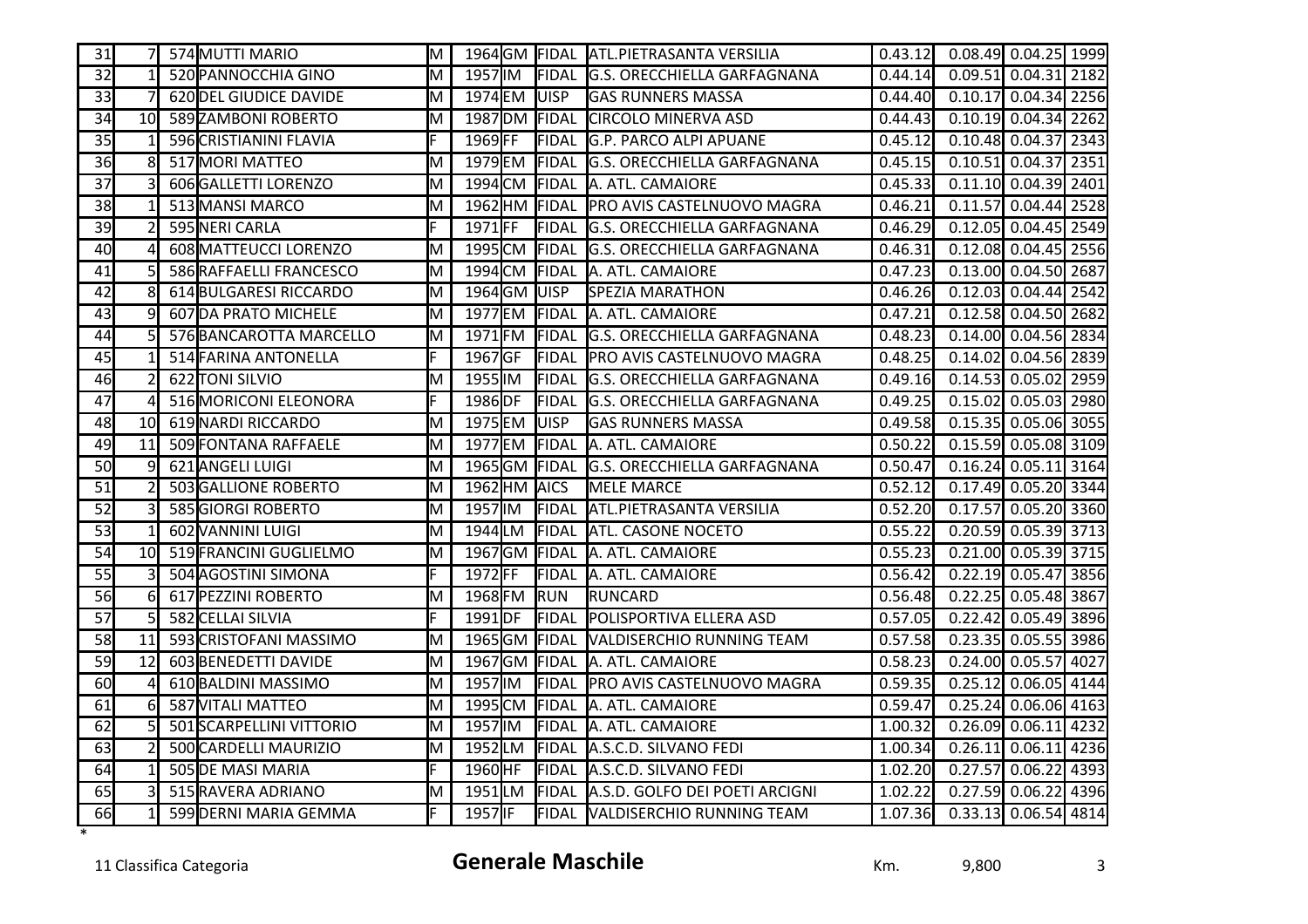| C              |                 |                             |      |           |               |                                           |         |         |                        |       |
|----------------|-----------------|-----------------------------|------|-----------|---------------|-------------------------------------------|---------|---------|------------------------|-------|
| <b>CG</b>      | <b>CC</b>       | Pet. Nominativo             | S    | <b>An</b> | Cat lente     | Società                                   | Tempo   | diff.   | t/Km.                  | lmtr. |
| 1              |                 | 575 PELLETTI MATTEO         | Iм   |           | 1985 DM FIDAL | <b>ATL.PIETRASANTA VERSILIA</b>           | 0.34.23 |         | 0.03.31                |       |
| $\overline{c}$ |                 | 594 DELLA BARTOLA EMANUELE  | lΜ   | 1985 DM   | FIDAL         | <b>G.S. ORECCHIELLA GARFAGNANA</b>        | 0.35.08 | 0.00.45 | 0.03.35                | 209   |
| 3              | 3               | 592 MANFREDINI ENRICO       | lΜ   | 1977EM    | FIDAL         | <b>G.P. PARCO ALPI APUANE</b>             | 0.35.19 | 0.00.55 | 0.03.36                | 257   |
| $\overline{a}$ | 4               | 583 MARTINELLI GABRIELE     | lм   | 1977 EM   | FIDAL         | G.S. ORECCHIELLA GARFAGNANA               | 0.35.30 |         | 0.01.07 0.03.37        | 307   |
| 5              | 5               | 613 VOLPICELLI GIANLUCA     | lΜ   | 1983 DM   | FIDAL         | ASD SEVENTIES RUNNING TEAM LUC            | 0.35.55 | 0.01.32 | 0.03.40                | 417   |
| 6              | 6               | 601 BARTELLONI FRANCO       | M    | 1965GM    | FIDAL         | <b>G.S. ORECCHIELLA GARFAGNANA</b>        | 0.36.32 |         | $0.02.09$ 0.03.44      | 575   |
| $\overline{7}$ |                 | 578 GODINO MARCO            | lм   |           | 1990 DM FIDAL | <b>VESILIA SPORT</b>                      | 0.36.56 |         | $0.02.33$ $0.03.46$    | 676   |
| 8              | 8               | 591 BAGATTI TOMMASO         | M    | 1998CM    | RUN           | RUNCARD                                   | 0.37.04 |         | 0.02.40 0.03.47        | 706   |
| 9              | 9               | 580 GHIARA STEFANO          | M    | 1991 DM   | FIDAL         | <b>G.S. ORECCHIELLA GARFAGNANA</b>        | 0.37.23 | 0.03.00 | 0.03.49                | 785   |
| 10             | 10              | 612 MARCHETTI SEVERINO      | lм   | 1976EM    | <b>IFIDAL</b> | A. ATL. CAMAIORE                          | 0.37.36 |         | $0.03.12$ 0.03.50      | 836   |
| 11             | 11              | 590 PIEROTTI MAURIZIO       | lΜ   | 1983 DM   | FIDAL         | <b>ASD LUCCA MARATHON</b>                 | 0.37.53 | 0.03.30 | 0.03.52                | 904   |
| 12             | 12              | 615 RAZZUOLI LORENZO        | M    | 1997 CM   | FIDAL         | A. ATL. CAMAIORE                          | 0.38.14 | 0.03.51 | 0.03.54                | 987   |
| 13             | 13              | 597 RAMACCIOTTI FEDERICO    | lΜ   |           | 1991 DM FIDAL | G.S. ORECCHIELLA GARFAGNANA               | 0.38.17 |         | $0.03.54$ 0.03.54      | 998   |
| 14             | 14              | 584 MATTEI LUCA             | lм   | 1982 EM   | FIDAL         | <b>ATL.PIETRASANTA VERSILIA</b>           | 0.39.04 | 0.04.40 | $0.03.59$ 1172         |       |
| 15             | 15              | 571 LANZANOVA THOMAS        | M    | 1974 EM   | FIDAL         | <b>ATL.PIETRASANTA VERSILIA</b>           | 0.39.12 |         | 0.04.48 0.04.00 1201   |       |
| 16             | 16              | 511 RUGANI IVANO            | lм   | 1968FM    | RUN           | RUNCARD                                   | 0.39.15 |         | 0.04.52 0.04.00 1214   |       |
| 17             | 17              | 609 MORETTI ANDREA          | lΜ   | 1989 DM   | FIDAL         | <b>PRO AVIS CASTELNUOVO MAGRA</b>         | 0.39.18 |         | $0.04.54$ 0.04.01 1223 |       |
| 18             | 18              | 512 BICHI ROMANO            | lΜ   | 1964GM    | FIDAL         | ASD A.FA.P.H.                             | 0.39.25 |         | $0.05.01$ 0.04.01 1249 |       |
| 19             | 19              | 508 FRANCESCONI LEONARDO    | IΜ   | 1986 DM   | FIDAL         | <b>G.S. ORECCHIELLA GARFAGNANA</b>        | 0.39.29 |         | $0.05.06$ 0.04.02 1264 |       |
| 20             | 20              | 572 DERI DAVIDE             | lм   | 1969FM    | FIDAL         | <b>ATL.PIETRASANTA VERSILIA</b>           | 0.39.33 |         | 0.05.10 0.04.02 1279   |       |
| 22             | 21              | 604 MARTINI ANTONIO         | M    | 1970 FM   | FIDAL         | <b>G.S. ORECCHIELLA GARFAGNANA</b>        | 0.39.54 |         | 0.05.31 0.04.04 1354   |       |
| 23             | 22              | 506 BIANCHINI CARLO         | lΜ   | 1965GM    | FIDAL         | A. ATL. CAMAIORE                          | 0.40.31 |         | 0.06.07 0.04.08 1480   |       |
| 25             | 23              | 507 STEFANINI MORENO        | lм   | 1966GM    | FIDAL         | <b>G.P. LA STANCA VALENZATICO</b>         | 0.41.07 |         | $0.06.44$ 0.04.12 1604 |       |
| 26             | 24              | 577 SIMONCINI STEFANO       | lΜ   | 1976EM    | FIDAL         | A.S.D. GOLFO DEI POETI ARCIGNI            | 0.41.23 |         | 0.06.59 0.04.13 1656   |       |
| 28             | 25              | 618 LUNARDINI MASSIMILIANO  | lΜ   | 1967GM    | FIDAL         | LA GALLA A.S.D.                           | 0.41.51 |         | 0.07.27 0.04.16 1745   |       |
| 29             | 26              | 573 BACCI FRANCESCO ANTONIO | M    | 1966GM    | FIDAL         | <b>ATL.PIETRASANTA VERSILIA</b>           | 0.41.53 |         | 0.07.30 0.04.16 1753   |       |
| 30             | 27              | 611 LAZZARINI ANDREA        | lΜ   | 1969 FM   | FIDAL         | <b>VERSILIA SPORT</b>                     | 0.42.46 | 0.08.22 | $0.04.22$ 1919         |       |
| 31             | 28              | 574 MUTTI MARIO             | lΜ   | 1964GM    | FIDAL         | <b>ATL.PIETRASANTA VERSILIA</b>           | 0.43.12 |         | 0.08.49 0.04.25 1999   |       |
| 32             | 29              | 520 PANNOCCHIA GINO         | M    | 1957IM    | <b>FIDAL</b>  | <b>G.S. ORECCHIELLA GARFAGNANA</b>        | 0.44.14 |         | $0.09.51$ 0.04.31 2182 |       |
| 33             | 30 <sup>l</sup> | 620 DEL GIUDICE DAVIDE      | M    | 1974 EM   | <b>UISP</b>   | <b>GAS RUNNERS MASSA</b>                  | 0.44.40 |         | 0.10.17 0.04.34 2256   |       |
| 34             | 31I             | 589 ZAMBONI ROBERTO         | IM I |           |               | 1987 DM FIDAL CIRCOLO MINERVA ASD         | 0.44.43 |         | $0.10.19$ 0.04.34 2262 |       |
| 36             | 32              | 517 MORI MATTEO             | lм   |           |               | 1979EM FIDAL G.S. ORECCHIELLA GARFAGNANA  | 0.45.15 |         | $0.10.51$ 0.04.37 2351 |       |
| 37             | 33 <sup>1</sup> | 606GALLETTI LORENZO         | M    |           |               | 1994 CM FIDAL A. ATL. CAMAIORE            | 0.45.33 |         | 0.11.10 0.04.39 2401   |       |
| 38             | 34              | 513 MANSI MARCO             | M    |           |               | 1962 HM FIDAL PRO AVIS CASTELNUOVO MAGRA  | 0.46.21 |         | 0.11.57 0.04.44 2528   |       |
| 40             | 35              | 608 MATTEUCCI LORENZO       | M    |           |               | 1995 CM FIDAL G.S. ORECCHIELLA GARFAGNANA | 0.46.31 |         | $0.12.08$ 0.04.45 2556 |       |
| 41             | 36              | 586 RAFFAELLI FRANCESCO     | M    |           |               | 1994 CM FIDAL A. ATL. CAMAIORE            | 0.47.23 |         | 0.13.00 0.04.50 2687   |       |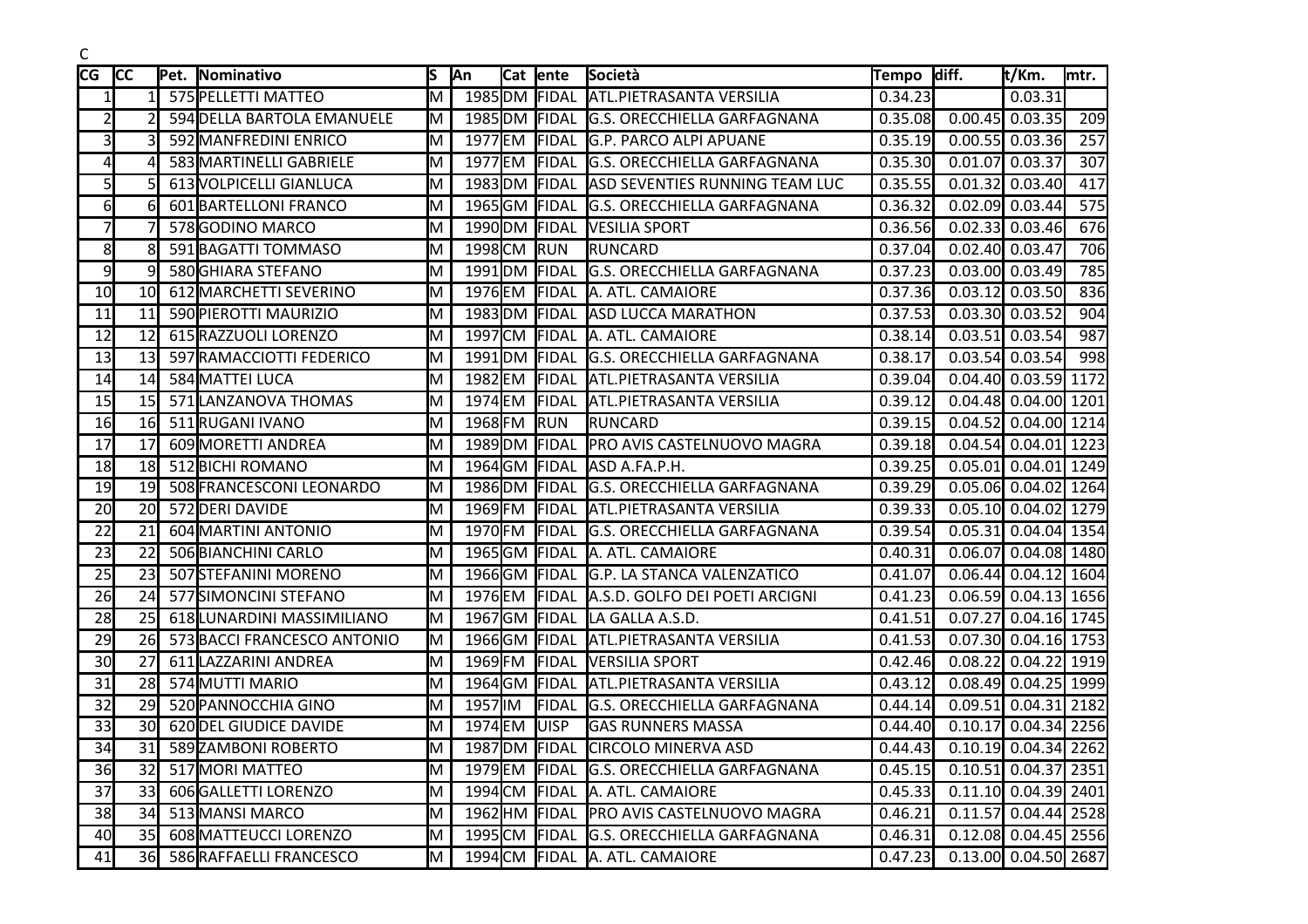| 42     | 37I             | 614 BULGARESI RICCARDO   | M  | 1964GM           | <b>JUISP</b> | <b>SPEZIA MARATHON</b>                           | 0.46.26 | 0.12.03 0.04.44 2542   |  |
|--------|-----------------|--------------------------|----|------------------|--------------|--------------------------------------------------|---------|------------------------|--|
| 43     | 38I             | 607 DA PRATO MICHELE     | Iм |                  |              | 1977EM FIDAL A. ATL. CAMAIORE                    | 0.47.21 | 0.12.58 0.04.50 2682   |  |
| 44     | 39I             | 576 BANCAROTTA MARCELLO  | lΜ | 1971 FM          |              | FIDAL G.S. ORECCHIELLA GARFAGNANA                | 0.48.23 | 0.14.00 0.04.56 2834   |  |
| 46     | 40I             | 622 TONI SILVIO          | IΜ | 1955 IM          |              | FIDAL G.S. ORECCHIELLA GARFAGNANA                | 0.49.16 | 0.14.53 0.05.02 2959   |  |
| 48     | 41I             | 619 NARDI RICCARDO       | IΜ | 1975 EM          | <b>UISP</b>  | <b>GAS RUNNERS MASSA</b>                         | 0.49.58 | 0.15.35 0.05.06 3055   |  |
| 49     | 42              | 509 FONTANA RAFFAELE     | IΜ | 1977 EM          | FIDAL        | A. ATL. CAMAIORE                                 | 0.50.22 | 0.15.59 0.05.08 3109   |  |
| 50l    | 43I             | 621 ANGELI LUIGI         | м  | 1965GM           |              | FIDAL G.S. ORECCHIELLA GARFAGNANA                | 0.50.47 | $0.16.24$ 0.05.11 3164 |  |
| 51     | 44              | 503 GALLIONE ROBERTO     | м  | 1962 HM AICS     |              | <b>MELE MARCE</b>                                | 0.52.12 | 0.17.49 0.05.20 3344   |  |
| 52     | 45I             | 585 GIORGI ROBERTO       | lΜ | 1957 <b> </b> IM | <b>FIDAL</b> | <b>JATL.PIETRASANTA VERSILIA</b>                 | 0.52.20 | 0.17.57 0.05.20 3360   |  |
| 53     | 46I             | 602 VANNINI LUIGI        | IΜ | 1944 LM          | <b>FIDAL</b> | <b>JATL. CASONE NOCETO</b>                       | 0.55.22 | 0.20.59 0.05.39 3713   |  |
| 54     | 47              | 519 FRANCINI GUGLIELMO   | IΜ |                  | 1967GM FIDAL | IA. ATL. CAMAIORE                                | 0.55.23 | 0.21.00 0.05.39 3715   |  |
| 56     | 48I             | 617 PEZZINI ROBERTO      | м  | 1968FM RUN       |              | RUNCARD                                          | 0.56.48 | 0.22.25 0.05.48 3867   |  |
| 58     | 49              | 593 CRISTOFANI MASSIMO   | IΜ | 1965GM           |              | <b>FIDAL VALDISERCHIO RUNNING TEAM</b>           | 0.57.58 | 0.23.35 0.05.55 3986   |  |
| 59     | 50 <b>I</b>     | 603 BENEDETTI DAVIDE     | IΜ |                  |              | 1967 GM FIDAL A. ATL. CAMAIORE                   | 0.58.23 | 0.24.00 0.05.57 4027   |  |
| 60     | 51              | 610 BALDINI MASSIMO      | IΜ | 1957 IM          |              | FIDAL PRO AVIS CASTELNUOVO MAGRA                 | 0.59.35 | $0.25.12$ 0.06.05 4144 |  |
| 61     | <b>52</b>       | 587 VITALI MATTEO        | IΜ | 1995 CM          |              | FIDAL A. ATL. CAMAIORE                           | 0.59.47 | $0.25.24$ 0.06.06 4163 |  |
| 62     | 53 <sup>l</sup> | 501 SCARPELLINI VITTORIO | M  | 1957 IM          |              | FIDAL A. ATL. CAMAIORE                           | 1.00.32 | $0.26.09$ 0.06.11 4232 |  |
| 63     | 54              | 500 CARDELLI MAURIZIO    | Iм | 1952LM           |              | FIDAL A.S.C.D. SILVANO FEDI                      | 1.00.34 | $0.26.11$ 0.06.11 4236 |  |
| 65     | 55I             | 515 RAVERA ADRIANO       | IΜ |                  |              | 1951 LM   FIDAL   A.S.D. GOLFO DEI POETI ARCIGNI | 1.02.22 | 0.27.59 0.06.22 4396   |  |
| $\ast$ |                 |                          |    |                  |              |                                                  |         |                        |  |

12 Classifica Categoria **Calle Femminile Generale Femminile Km.** 9,800 3

| CG | <b>ICC</b> | Pet. Nominativo         | S   | lAn             | Cat lente     | Società                            | Tempo   | diff. | t/Km.                  | mtr. |
|----|------------|-------------------------|-----|-----------------|---------------|------------------------------------|---------|-------|------------------------|------|
| 21 |            | 588 POLTRONIERI VALERIA | F   | 1983 <b>DF</b>  | FIDAL         | <b>CIRCOLO MINERVA ASD</b>         | 0.39.45 |       | 0.04.03                |      |
| 24 |            | 616 BERTOLOTTI ELENA    | F   | 1983 <b>IDF</b> | <b>IFIDAL</b> | <b>ATL. CASTELLO</b>               | 0.40.48 |       | $0.01.03$ 0.04.10      | 253  |
| 27 |            | 623 GULINO NINA         | F   | 1988 DF         | FIDAL         | <b>ATLETICA RADIO CENTRO WEB</b>   | 0.41.48 |       | $0.02.03$ 0.04.16      | 480  |
| 35 |            | 596 CRISTIANINI FLAVIA  | F.  | 1969 FF         | IFIDAL        | <b>G.P. PARCO ALPI APUANE</b>      | 0.45.12 |       | 0.05.26 0.04.37 1179   |      |
| 39 |            | 595 NERI CARLA          | E   | 1971 <b>FF</b>  | IFIDAL        | <b>G.S. ORECCHIELLA GARFAGNANA</b> | 0.46.29 |       | $0.06.43$ 0.04.45 1418 |      |
| 45 |            | 514 FARINA ANTONELLA    | F   | 1967 GF         | IFIDAL        | <b>JPRO AVIS CASTELNUOVO MAGRA</b> | 0.48.25 |       | 0.08.40 0.04.56 1753   |      |
| 47 |            | 516 MORICONI ELEONORA   | F   | 1986 DF         | FIDAL         | <b>G.S. ORECCHIELLA GARFAGNANA</b> | 0.49.25 |       | 0.09.40 0.05.03 1916   |      |
| 55 |            | 504 AGOSTINI SIMONA     | IF. | 1972 FF         | IFIDAL        | A. ATL. CAMAIORE                   | 0.56.42 |       | 0.16.57 0.05.47 2929   |      |
| 57 |            | 582 CELLAI SILVIA       | F   | 1991 DF         | IFIDAL        | <b>POLISPORTIVA ELLERA ASD</b>     | 0.57.05 |       | 0.17.20 0.05.49 2975   |      |
| 64 | 10I        | 505 DE MASI MARIA       | F   | 1960 HF         | <b>IFIDAL</b> | A.S.C.D. SILVANO FEDI              | 1.02.20 |       | 0.22.35 0.06.22 3550   |      |
| 66 | 11         | 599 DERNI MARIA GEMMA   | E   | 1957 IF         |               | FIDAL VALDISERCHIO RUNNING TEAM    | 1.07.36 |       | 0.27.51 0.06.54 4037   |      |
|    |            |                         |     |                 |               |                                    |         |       |                        |      |

CM Classifica Categoria **Cat. C Maschile Maschile (18-29)** Km. 9,800 5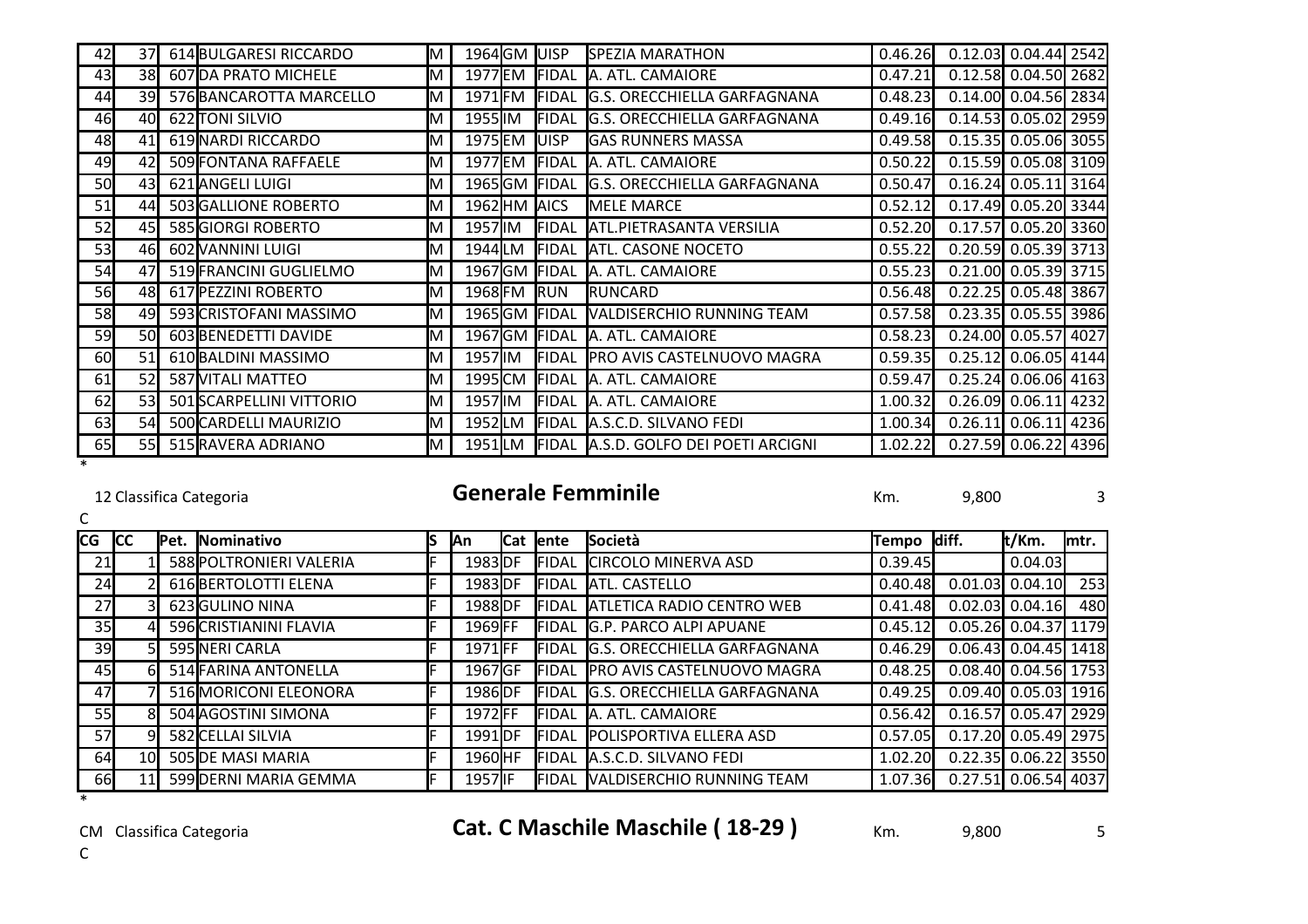| cg cc |  | Pet. Nominativo         |     | lAn | <b>ICat lente</b> | <b>Società</b>                            | Tempo diff. |                      | lt/Km.  | lmtr. |
|-------|--|-------------------------|-----|-----|-------------------|-------------------------------------------|-------------|----------------------|---------|-------|
| 8     |  | 591 BAGATTI TOMMASO     | IΜ  |     | 1998CM RUN        | <b>IRUNCARD</b>                           | 0.37.04     |                      | 0.03.47 |       |
| 12    |  | 615 RAZZUOLI LORENZO    | IΜ  |     |                   | 1997 CM FIDAL A. ATL. CAMAIORE            | 0.38.14     | $0.01.11$ $0.03.54$  |         | 303   |
| 37    |  | 606 GALLETTI LORENZO    | IΜ  |     |                   | 1994 CM FIDAL A. ATL. CAMAIORE            | 0.45.33     | 0.08.29 0.04.39 1826 |         |       |
| 40    |  | 608 MATTEUCCI LORENZO   | IM. |     |                   | 1995 CM FIDAL G.S. ORECCHIELLA GARFAGNANA | 0.46.31     | 0.09.28 0.04.45 1993 |         |       |
| 41    |  | 586 RAFFAELLI FRANCESCO | IΜ  |     |                   | 1994 CM FIDAL A. ATL. CAMAIORE            | 0.47.23     | 0.10.19 0.04.50 2135 |         |       |
| 61    |  | 587 VITALI MATTEO       | IΜ  |     |                   | 1995 CM FIDAL A. ATL. CAMAIORE            | 0.59.47     | 0.22.43 0.06.06 3725 |         |       |
|       |  |                         |     |     |                   |                                           |             |                      |         |       |

DM Classifica Categoria **Cat. D Maschile Maschile (30-39)** Km. 9,800 5

**CG CC Pet. Nominativo S An Cat ente Società Tempo diff. t/Km. mtr.** 1 1 575 PELLETTI MATTEO M 1985 DM FIDAL ATL.PIETRASANTA VERSILIA 0.34.23 0.03.31 2 594 DELLA BARTOLA EMANUELE M 1985 DM FIDAL G.S. ORECCHIELLA GARFAGNANA (0.35.08 0.00.45 0.03.35 209 3 613 VOLPICELLI GIANLUCA M 1983 DM FIDAL ASD SEVENTIES RUNNING TEAM LUC 0.35.55 0.01.32 0.03.40 417 7 4 578 GODINO MARCO M 1990 DM FIDAL VESILIA SPORT 0.36.56 0.02.33 0.03.46 676 5 580 GHIARA STEFANO M | 1991 DM FIDAL G.S. ORECCHIELLA GARFAGNANA | 0.37.23 0.03.00 0.03.49 785 11 6 590 PIEROTTI MAURIZIO M | 1983 DM FIDAL ASD LUCCA MARATHON | 0.37.53 0.03.30 0.03.52 904 13 7 597 RAMACCIOTTI FEDERICO M 1991 DM FIDAL G.S. ORECCHIELLA GARFAGNANA 0.38.17 0.03.54 0.03.54 998 17 8 609 MORETTI ANDREA M 1989 DM FIDAL PRO AVIS CASTELNUOVO MAGRA 0.39.18 0.04.54 0.04.01 1223 19 9 508 FRANCESCONI LEONARDO M 1986 DM FIDAL G.S. ORECCHIELLA GARFAGNANA 0.39.29 0.05.06 0.04.02 1264 34 10 589 ZAMBONI ROBERTO M 1987 DM FIDAL CIRCOLO MINERVA ASD 0.44.43 0.10.19 0.04.34 2262

\*

 $\mathsf{C}$ 

C

\*

|  | <b>EM</b> Classifica Categoria | Cat. E Maschile Maschile (40-49) |  | Km. | 9.800 |  |
|--|--------------------------------|----------------------------------|--|-----|-------|--|
|--|--------------------------------|----------------------------------|--|-----|-------|--|

| <b>CG</b>       | <b>ICC</b> | Pet. Nominativo         |    | <b>JAn</b> | Cat ente      | Società                                     | Tempo diff. | t/Km.                | mtr. |
|-----------------|------------|-------------------------|----|------------|---------------|---------------------------------------------|-------------|----------------------|------|
| 31              |            | 592 MANFREDINI ENRICO   | M  |            | 1977EM FIDAL  | <b>G.P. PARCO ALPI APUANE</b>               | 0.35.19     | 0.03.36              |      |
| 41              |            | 583 MARTINELLI GABRIELE | M  |            | 1977EM FIDAL  | G.S. ORECCHIELLA GARFAGNANA                 | 0.35.30     | $0.00.11$ 0.03.37    | 51   |
| 10              |            | 612 MARCHETTI SEVERINO  | M  |            |               | 1976 EM FIDAL A. ATL. CAMAIORE              | 0.37.36     | $0.02.17$ 0.03.50    | 594  |
| 14              |            | 584 MATTEI LUCA         | м  |            | 1982 EM FIDAL | ATL.PIETRASANTA VERSILIA                    | 0.39.04     | $0.03.45$ 0.03.59    | 940  |
| 15 <sup>1</sup> |            | 571 LANZANOVA THOMAS    | IΜ |            | 1974 EM FIDAL | <b>ATL.PIETRASANTA VERSILIA</b>             | 0.39.12     | $0.03.53$ 0.04.00    | 970  |
| 26              |            | 577 SIMONCINI STEFANO   | M  |            |               | 1976EM FIDAL A.S.D. GOLFO DEI POETI ARCIGNI | 0.41.23     | 0.06.04 0.04.13 1437 |      |
| 33              |            | 620 DEL GIUDICE DAVIDE  | M  |            | 1974EM UISP   | <b>GAS RUNNERS MASSA</b>                    | 0.44.40     | 0.09.22 0.04.34 2053 |      |
| 36              |            | 517 MORI MATTEO         | M  |            | 1979EM FIDAL  | <b>G.S. ORECCHIELLA GARFAGNANA</b>          | 0.45.15     | 0.09.56 0.04.37 2151 |      |
| 43              |            | 607 DA PRATO MICHELE    | IΜ |            | 1977 EM FIDAL | IA. ATL. CAMAIORE                           | 0.47.21     | 0.12.02 0.04.50 2491 |      |
| 48              | 10I        | 619 NARDI RICCARDO      | lм |            | 1975EM JUISP  | <b>GAS RUNNERS MASSA</b>                    | 0.49.58     | 0.14.39 0.05.06 2874 |      |
| 49              |            | 509 FONTANA RAFFAELE    | ΙM |            | 1977 EM FIDAL | <b>JA. ATL. CAMAIORE</b>                    | 0.50.22     | 0.15.03 0.05.08 2929 |      |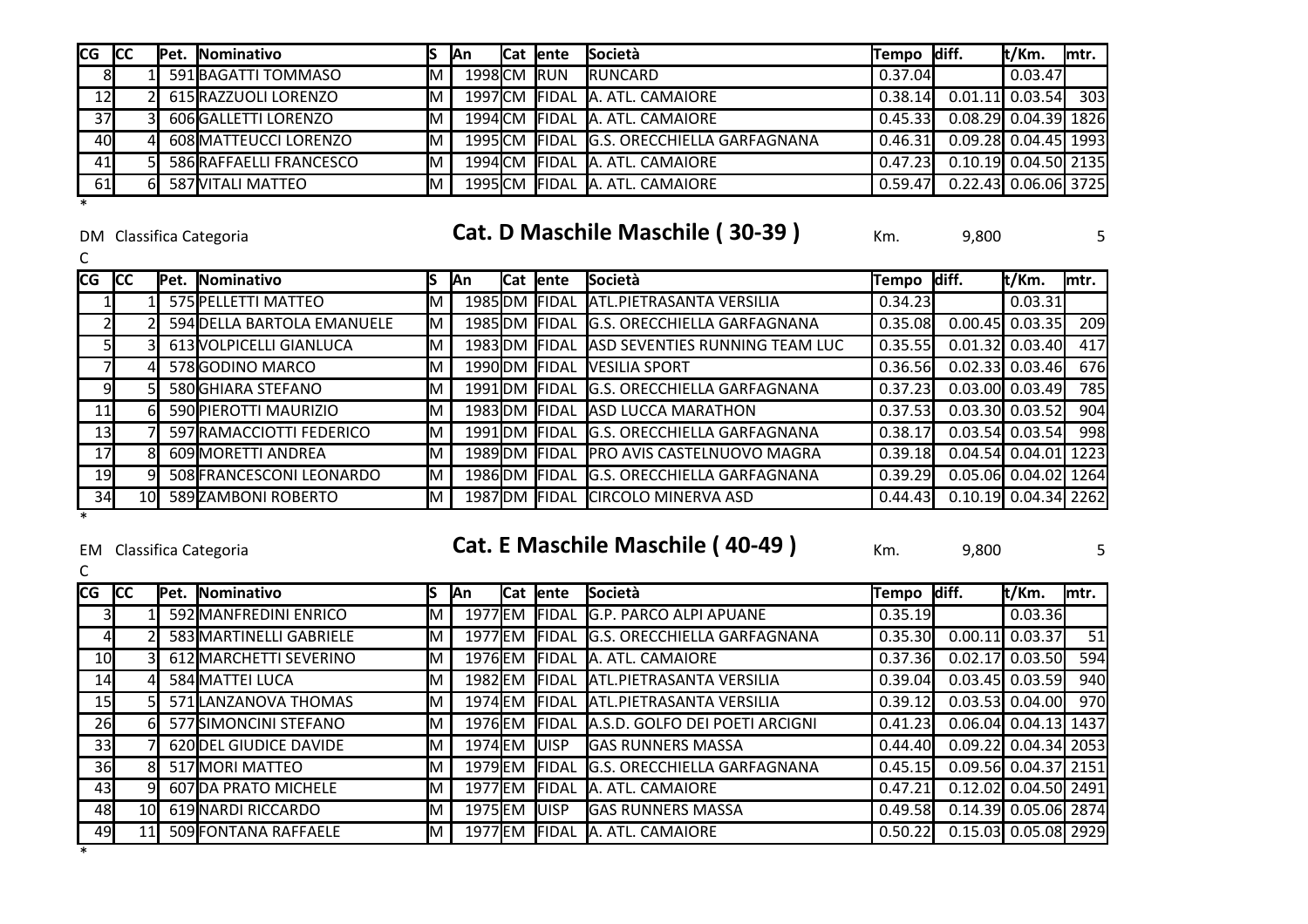C

 $\mathsf{C}$ 

FM Classifica Categoria **Cat. F Maschile Maschile (50-54)** Km. 9,800 5

| CG              | <b>ICC</b> | <b>Pet. Nominativo</b>  |      | <b>IAn</b> | <b>ICat lente</b> | <b>Società</b>                            | Tempo diff. |                        | lt/Km.  | lmtr. |
|-----------------|------------|-------------------------|------|------------|-------------------|-------------------------------------------|-------------|------------------------|---------|-------|
| 16I             |            | 511 RUGANI IVANO        | Iм   |            | 1968FM RUN        | <b>IRUNCARD</b>                           | 0.39.15     |                        | 0.04.00 |       |
| 20              |            | 572 DERI DAVIDE         | Iм   |            |                   | 1969 FM FIDAL ATL. PIETRASANTA VERSILIA   | 0.39.33     | $0.00.18$ 0.04.02      |         | 74    |
| 22              |            | 604 MARTINI ANTONIO     | IM.  |            |                   | 1970 FM FIDAL G.S. ORECCHIELLA GARFAGNANA | 0.39.54     | $0.00.39$ 0.04.04      |         | 159   |
| 30 <sup>l</sup> |            | 611 LAZZARINI ANDREA    | IM.  |            |                   | 1969 FM FIDAL VERSILIA SPORT              | 0.42.46     | $0.03.31$ 0.04.22      |         | 804   |
| 44              |            | 576 BANCAROTTA MARCELLO | IM I |            |                   | 1971 FM FIDAL G.S. ORECCHIELLA GARFAGNANA | 0.48.23     | 0.09.08 0.04.56 1849   |         |       |
| 56              |            | 617 PEZZINI ROBERTO     | IM.  |            | 1968FM RUN        | <b>IRUNCARD</b>                           | 0.56.48     | $0.17.33$ 0.05.48 3027 |         |       |
|                 |            |                         |      |            |                   |                                           |             |                        |         |       |

GM Classifica Categoria **Cat. G Maschile Maschile (55-59)** Km. 9,800 5

**CG CC Pet. Nominativo S An Cat ente Società Tempo diff. t/Km. mtr.** 601 BARTELLONI FRANCO M | 1965 GM FIDAL G.S. ORECCHIELLA GARFAGNANA | 0.36.32 0.03.44 18 2 512 BICHI ROMANO M M 1964 GM FIDAL ASD A.FA.P.H. 0.39.25 0.02.53 0.04.01 716 23 3 506 BIANCHINI CARLO M 1965 GM FIDAL A. ATL. CAMAIORE 0.40.31 0.03.58 0.04.08 961 25 4 507 STEFANINI MORENO M | 1966 GM FIDAL G.P. LA STANCA VALENZATICO | 0.41.07 0.04.35 0.04.12 1092 28 5 618 LUNARDINI MASSIMILIANO M 1967 GM FIDAL LA GALLA A.S.D. 0.41.51 0.05.18 0.04.16 1243 29 6 573 BACCI FRANCESCO ANTONIO M 1966 GM FIDAL ATL.PIETRASANTA VERSILIA 0.41.53 0.05.21 0.04.16 1251 31 7 574 MUTTI MARIO M 1964 GM FIDAL ATL.PIETRASANTA VERSILIA 0.43.12 0.06.40 0.04.25 1512 42 8 614 BULGARESI RICCARDO M 1964 GM UISP SPEZIA MARATHON 0.46.26 0.09.54 0.04.44 2089 50 9 621 ANGELI LUIGI M 1965 GM FIDAL G.S. ORECCHIELLA GARFAGNANA 0.50.47 0.14.15 0.05.11 2750 54 10 519 FRANCINI GUGLIELMO M 1967 GM FIDAL A. ATL. CAMAIORE 0.55.23 0.18.51 0.05.39 3335 58 11 593 CRISTOFANI MASSIMO M 1965 GM FIDAL VALDISERCHIO RUNNING TEAM 0.57.58 0.21.26 0.05.55 3623 59 12 603 BENEDETTI DAVIDE M 1967 GM FIDAL A. ATL. CAMAIORE 0.58.23 0.21.51 0.05.57 3667

### HM Classifica Categoria **Cat. H Maschile Maschile ( 60-64 )** Km. 9,800 5

C

\*

**CG CC Pet. Nominativo S An Cat ente Società Tempo diff. t/Km. mtr.** 38 1 513 MANSI MARCO M 1962 HM FIDAL PRO AVIS CASTELNUOVO MAGRA 0.46.21 0.04.44 51 2 503 GALLIONE ROBERTO M | 1962 HM AICS MELE MARCE | 0.52.12 0.05.51 0.05.20 1099

IM Classifica Categoria **Cat. I Maschile Maschile (65-69)** Km. 9,800 5

C

\*

| <b>CG</b> | <b>ICC</b> | IPet. | <b>Nominativo</b>   |    | <b>IAn</b> | <b>Cat lente</b> | <b>Società</b>                     | lTempo  | diff. | lt/Km.               | Imti |
|-----------|------------|-------|---------------------|----|------------|------------------|------------------------------------|---------|-------|----------------------|------|
| 32        |            |       | 520 PANNOCCHIA GINO | M  | 1957 IM    | <b>FIDAL</b>     | G.S. ORECCHIELLA GARFAGNANA        | 44.14.د |       | 0.04.31              |      |
| 46        |            |       | 622 TONI SILVIO     | ΙM | 1955 IM    | <b>IFIDAL</b>    | S. ORECCHIELLA GARFAGNANA<br>IG.S. | 0.49.16 |       | 0.05.02 0.05.02 1000 |      |